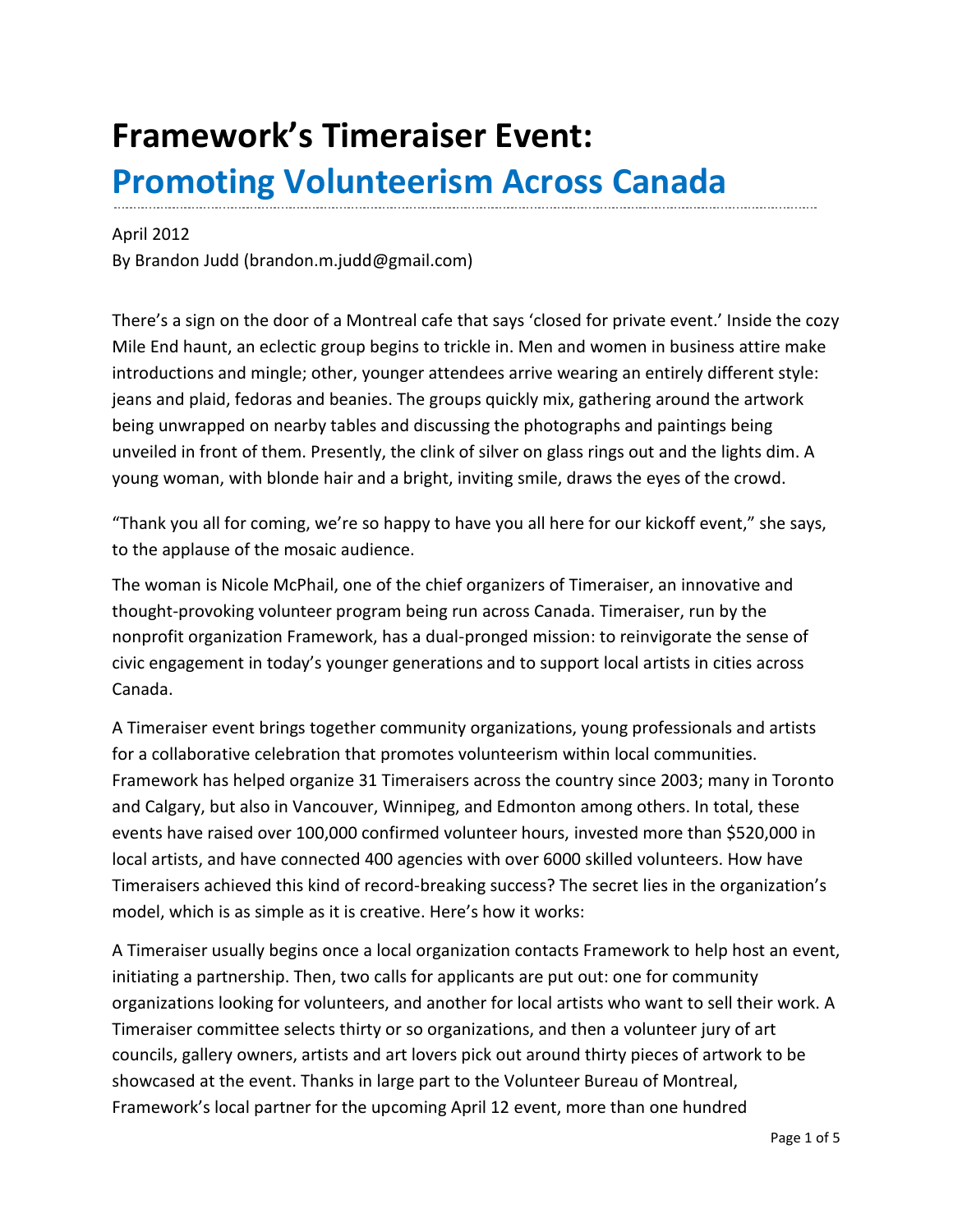organizations applied, and more than a hundred artists submitted work. The Volunteer Bureau of Montreal's huge commitment in publicizing and organizing the event helped break records in the city's first Timeraiser, greatly exceeding all expectations.

Once artwork has been selected, it is purchased at fair market price; for many of the young artists, it's a rare opportunity to sell their work based on submission rather than hoping someone stumbles upon their portfolio. Moreover, it's an opportunity to submit artwork to a nonprofit and be paid, rather than being asked to donate; there's no submission fee, and artists set the price of their work—up to \$1000.

This submission and selection process is just the first in a chain of events that make Timeraiser special, just as the kickoff event in Montreal's trendy Mile End neighbourhood is a prelude to the main event. On the evening of April 12, a much larger group of people will gather at the Bonsecours Market in historic Old Montreal. The thirty pieces of art will adorn the walls of the Market; attendees will silently bid on them. And tonight, everyone in the gallery can afford any of the pieces; in fact, their pocketbooks will never know the difference.

You'll never see a dollar sign on the bid sheets at a Timeraiser event, nor will the end of the night be accompanied by dozens of cheque books. Instead, bidders pledge time: 50 hours with Big Brothers and Sisters, 100 hours at Breast Cancer Action Montreal. Here, time really is money. And it's amazing how willingly people spend this kind of currency, especially when motivated by a beautiful piece of art.

Almost every piece at a Timeraiser event is auctioned off for the maximum bid: 100 hours over 12 months. When a winner emerges, they give their relevant information to Framework and begin choosing the organizations with which they want to volunteer. They will track the hours they pledge through intuitive online tools offered by Framework and the artwork will be available in 12 months once the volunteer commitment has been honoured. In the meantime, the pieces will be displayed in the offices of event sponsors. When artists submit their work to a Timeraiser event, it is enjoyed by an extraordinarily wide range of people.

Timeraiser isn't your average volunteer program, and winners, many of whom are first-time volunteers, bring skill sets that reflect this unique audience. Volunteers don't sign up for envelope-stuffing or cold calling; since Timeraiser seeks and attracts young professionals, the skills they offer reflects their work experience. Organizations have consistently found their Timeraiser volunteers to be excellent assets in their various fields. The Ontario Association of Food Banks, for example, added two event coordinators and a videographer to their list of volunteers after the 2010 Timeraiser in Toronto; the Flash Forward Photography Festival had a variety of public relations work done for them by Julie Cardoni; and the Big Brothers and Sisters of London added a new board member in Clare Tattersall after connecting with her at a Timeraiser in London, Ontario.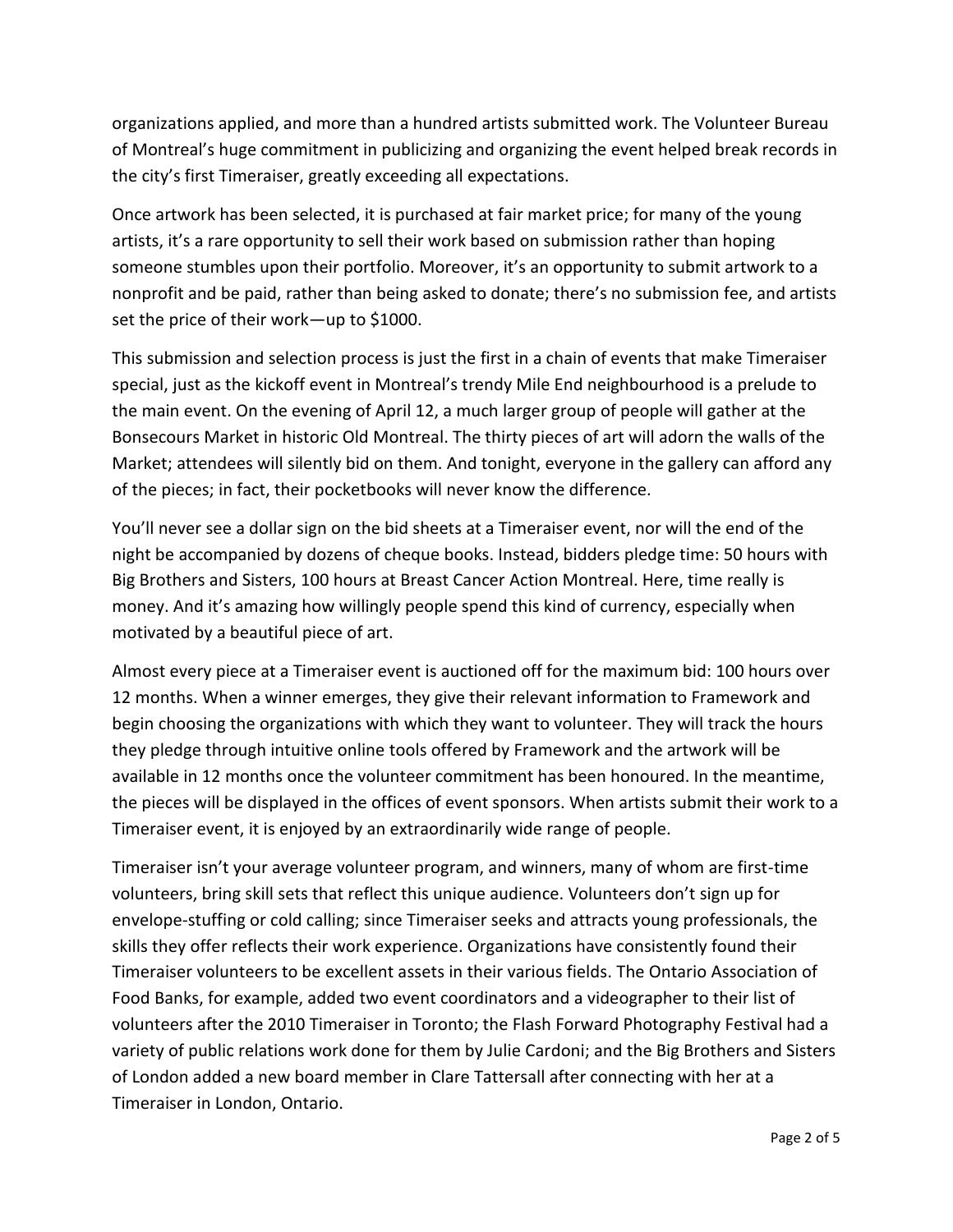One of the core motivations of Timeraiser is to reinvigorate a sense of civic engagement in young professionals. In today's world, we are constantly being reminded to make our footprints smaller: reduce your carbon footprint, your water footprint and your ecological footprint. But Framework, the organization behind Timeraiser, wants to help people widen a different kind of mark: the Civic Footprint.

The Civic Footprint refers to how one's actions reverberate through their immediate community, and beyond; it's also the name of the online tool that helps Timeraiser art winners track their volunteer progress. Technology helps the web of connections between each person, community and society grow. At the same time, the need for local social involvement is at an all-time high: in becoming more globally connected, many have forgotten the benefits, both personal and collective, of helping out near one's home. This kind of social involvement has never been easier, thanks to the Internet, which greatly increases how far a person's actions reverberate in the web of society. A modest volunteer commitment can have an effect that is felt for kilometers. Growing a Civic Footprint is now a simple task, and Timeraiser strives to stoke the desire to do so across Canada.

Each Timeraiser plays three roles in making these chain reactions possible: it connects people, motivates volunteers, and invests in local artists.

As a **connector**, a Timeraiser offers organizations the means to access skilled volunteers who become strong assets to their company, and whom they may not have previously been able to entice to volunteer. It connects young professionals to these organizations by showing that balancing a busy schedule with volunteer involvement is completely attainable; while an annual 100-hour commitment may seem daunting, compartmentalizing it into two hours a week or ten hours a month shows how manageable volunteering is.

Each Timeraiser fills its role as a **motivator** by drawing new community members into the lifestyle of getting involved. Charlene Humphrey always wanted to volunteer, but had never acted upon this desire. After winning art at a Timeraiser event in 2007, she donated her time to the Jimmie Sampson Centre for Gymnastics and to Literature for Life.

"I feel it's important to become a part of your community and found that the easiest way to contribute is through volunteering your time to those in need," she told Timeraiser. "[This] was the incentive I needed to give back in anyway I could. [D]onating my time was never so easy. A great way to meet new people, make a difference and have fun doing so. Since the Timeraiser, volunteering has had a much bigger impact on my life. I look forward to more volunteer work now and for years to come."

Timeraiser's technology-centric approach amplifies this motivation, offering volunteers the ability to track each hour of their commitment through Civic Footprint. As the hours pile up, art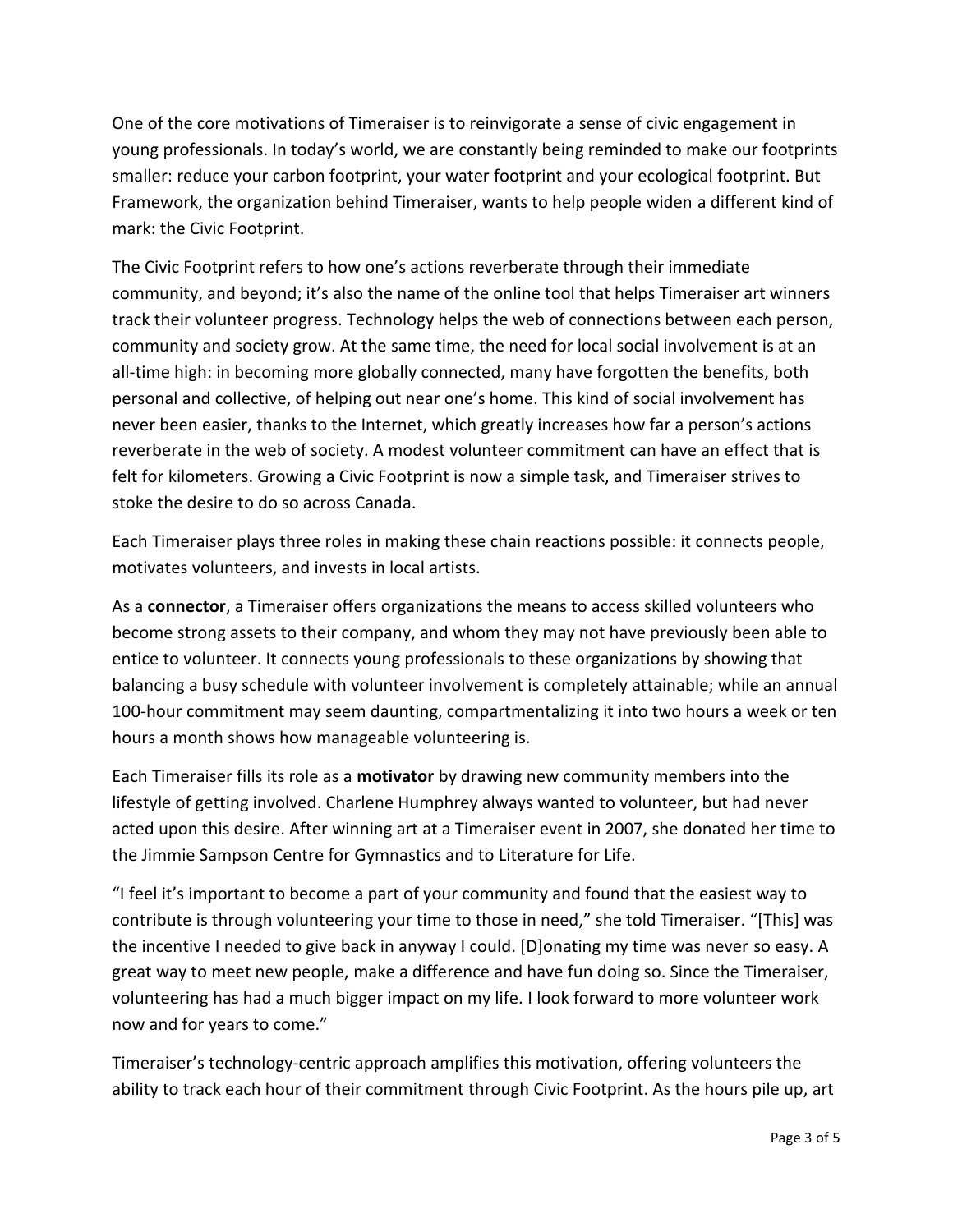winners can start to count down to when their Timeraiser bid will be fulfilled. And for all volunteers—with or without a winning bid—logging hours starts to make their Civic Footprint a perceptible concept.

Finally, Timeraiser **invests** in young artists by offering fair market value for their work. The organization's focus on local artists still making their way in the art world helps open doors for painters and photographers who might otherwise not have many opportunities to sell their work. And instead of just being displayed in a home or office, the art is shown off to hundreds at the event and in the corporate sponsors' offices over the course of the year. Young artists covet this kind of exposure, especially when it comes with a social consciousness they respect.

"One of my goals has been to maintain playfulness in my work and at the same time create a place where I could make mistakes, a mess and hopefully a difference as well," said Drew Khan, whose work was featured at the 2007 and 2008 Timeraisers in Toronto. "With work that is both interactive and playful, I focus on making the viewer an active participant in the telling of a story. To me, the Timeraiser echoes these concepts and makes the statement that getting involved in one's community can be worthwhile, easy and fun.... This is unlike any regular art show, with the focus on creating partnerships and making vital contributions to the community."

Then, as a bonus, Timeraiser offers people the chance to attend a memorable event for a good cause, and an opportunity to acquire art they might otherwise be unable to.

Back in Montreal, the kickoff event is wrapping up. Artists were only required to attend to pick up their cheques, yet most of them stayed for the entire night. Many were interested in speaking with each other about the work displayed upon the walls, but there was an equal desire to mingle with the Timeraiser staff and its Montreal partners. Whether it was a photographer in a button down shirt and glasses, a painter in a toque and a vintage sweater, or a Deloitte employee in a well-tailored suit, the spirit of the night was the same: excitement and intrigue at the work Timeraiser does and the effect it has on communities.

"It's the best of both worlds," said Tess Roby, a first year photography student at Concordia University whose work was accepted to the Montreal event. "When I tell people about this, that's what I say, and they always agree."

Perhaps the best description of the way people feel about Timeraiser once they get involved comes from Lindsay Mattick Davis. The recent addition to Timeraiser's Board of Directors has been volunteering with Framework for years. She has been involved in multiple Timeraisers, and manages to balance this with her full-time position as Director of Public Relations & Lead Creative Strategist for Narrative Advocacy Media.